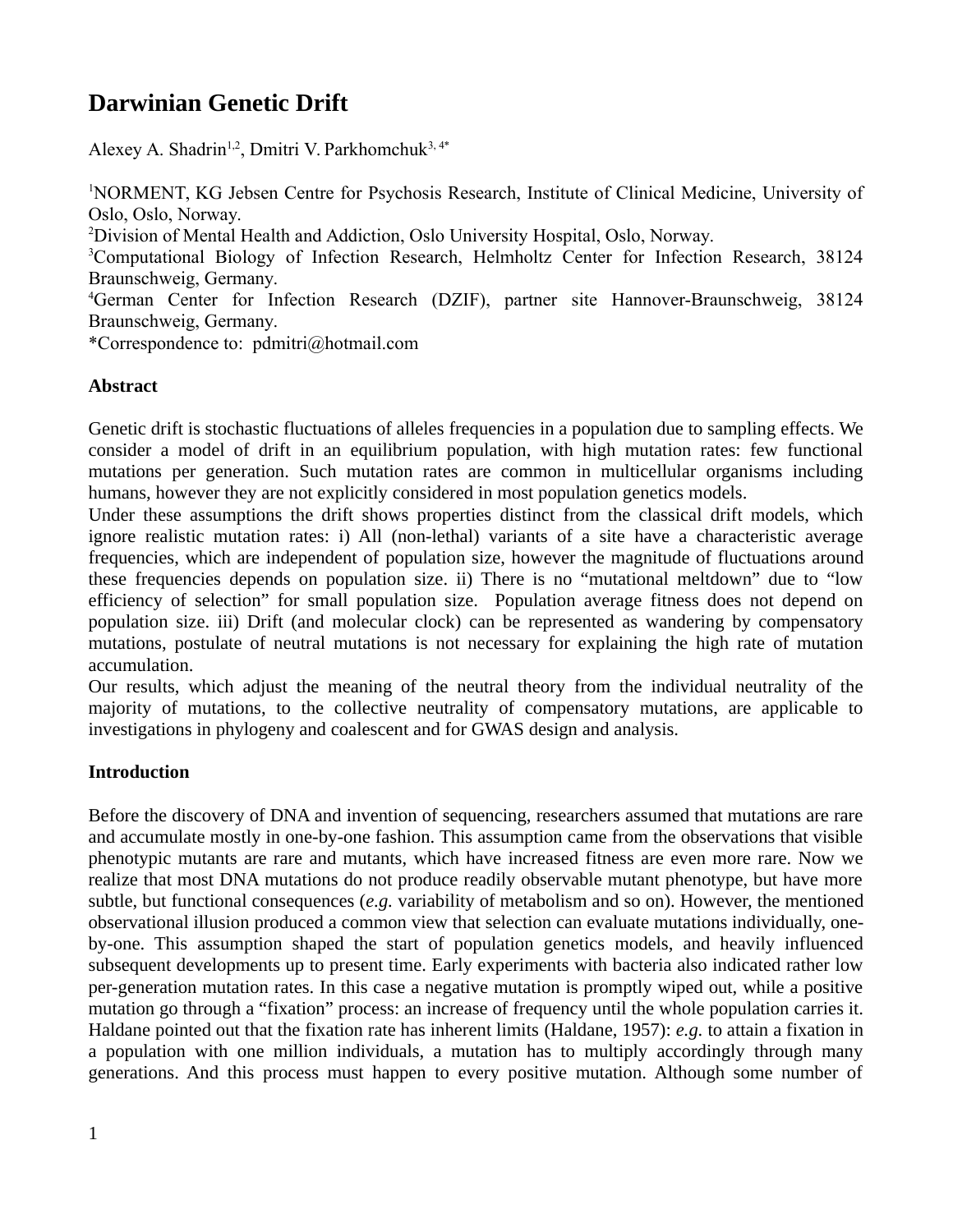positive mutations can be multiplied in parallel in a population, and eventually put together by genetic recombination, the process has severe throughput limits. After the DNA discovery and genes sequencing, it was found that there are too many accumulated mutations between species. Normally, one would try to develop a theory which handles variants with arbitrary degrees of functionality, and then, if necessary, one can put functionality to zero to observe the behavior of "neutral" variants. However due to the views that negative mutations are promptly rejected, while positive are sent through the fixation process with the limited rate, the proposed solution was ubiquitous "neutrality". Such a solution also rescued the prevailing one-by-one fixations paradigm. As stated in the corresponding founding papers: "Calculating the rate of evolution in terms of nucleotide substitutions seems to give a value so high that many of the mutations involved must be neutral ones" (Kimura, 1968) or: "Most evolutionary change in proteins may be due to neutral mutations and genetic drift" (King and Jukes, 1969). The logic of these statements holds under the assumption that selection can evaluate mutations one-by-one. If we consider that there are few functional mutations per generation, the assumption is completely violated and this reasoning becomes inapplicable and cannot be rescued. It seems, the wide popularization of "neutrality" was an emotional reaction: "neutrality" ("blind" force) was viewed as an opposition to Darwinian selection ("directional" force). Hence the "non-Darwinian" label was coined for such phenomena. Interestingly, emotions were quite apparent on the path of these models (Gillespie, 1984). We suggest that more reasonable opposition to the selection force is mutagenesis (Fig. 1).

Later, it was realized that per-genome per-generation mutation rate in humans is around 70 mutations, with significant variation, caused by parents' age and other factors (Keightley, 2012). Notably, human (per nucleotide) mutation rate is lower than that of primates and other mammals. The question of a "functional fraction" of a human (or of any large) genome is a very difficult one for current theories, because the relationship between functionality and sequence conservation is poorly understood. However, if we take, conservatively, that about 10% of a genome show conservation (Ponting and Hardison, 2011), then at least this fraction of random mutations is functional, and we have at least seven functional mutations per generation. Instead of trying to patch previous theories to include high mutation rate, we prefer to build a new one without any "neutrality" assumptions, pure neutrality is clearly an idealization. Of course, within this model, we can explore "neutrality", if interested, just by putting functionality to zero.

The presented model is minimalistic in a sense that it cannot be made more simple. On the other hand it is easy to make it more complex through the inclusion of additional factors, such as epistasis, epigenetics, ploidy and so on. We restrain ourselves from in-depth comparisons of this model to many other models, as they have different applicability domains, due to the different starting assumptions. As soon as the high rate of functional mutations is assumed, the "meltdown" of a "perfect" genome is inevitable (Fig. 1), with the consequences we discuss below. We are not aware of any model, which acknowledges this fundamental "meltdown" with similar formalism. Practically, the only approach with appreciable mutation rates is the quasi-species model (Eigen, 1971), which has important differences with our treatment.

Regrettably, nearly a hundred years old considerations about population size (*e.g.* its influence on fitness), which were based on the presumed prevalence of one-by-one mutations accumulation mode, found their ways into population genetics textbooks, under the pretense of being universal principles, which are applicable to any population. For example: "From a modest beginning, when Sewall Wright dealt with the process of genetic drift in a population with two sexes, the concept of effective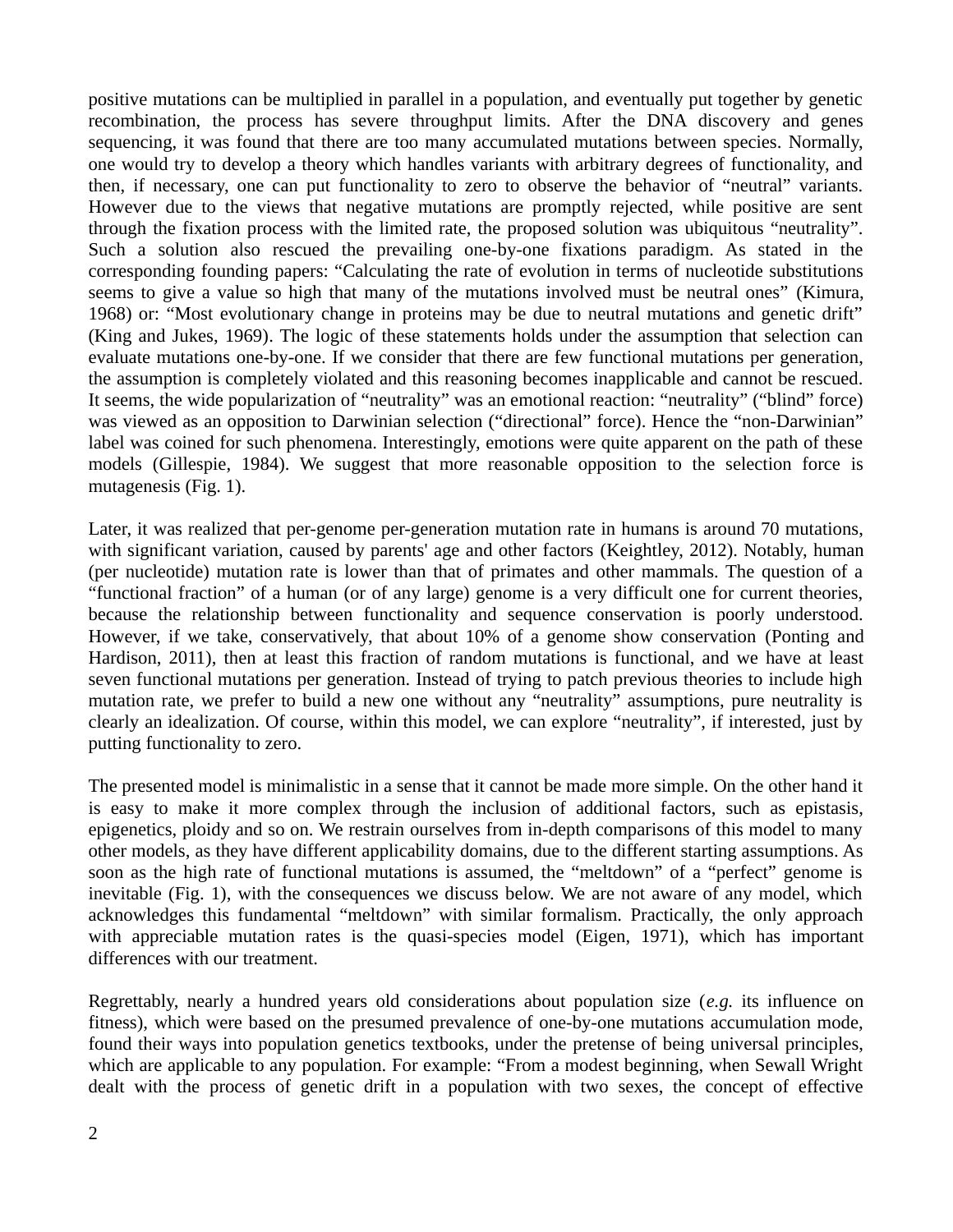population size has been extended to the status of a unifying principle that encompasses the action of drift in almost any imaginable evolutionary scenario." (Charlesworth, 2009). On the other hand consider Wright's views on mutagenesis: "The observed properties of gene mutation—fortuitous in origin, infrequent in occurrence and deleterious when not negligible in effect—seem about as unfavorable as possible for an evolutionary process." (Sewall Wright, 1932). We cannot resist to quote Thomas Henry Huxley: "Mathematics may be compared to a mill of exquisite workmanship, which grinds you stuff of any degree of fineness; but, nevertheless, what you get out depends upon what you put in;...". What are the chances that formalisms (and far-reaching interpretations) derived from these early views, will luckily coincide with a formalism required to describe quite high mutation rates? Scholars of population genetics should be aware, that classical models assume negligible mutation rates, while for realistic (per-generation) mutation rates (*e.g.* that of mammals) the formalism should be very different. Roughly speaking, in the later case, the mutagenesis is a powerful force, which prevents selection from attaining a "perfect" genome. However, the frequency of beneficial mutations is significant, precisely due to the "degraded" state of a genome. The drift (or population size) has no influence on population fitness (inbreeding effects are unrelated to drift, and do not happen in an equilibrium haploid population we consider here).

#### **Methods and Results**

We assume that the environment is constant and we know a "perfect" genome for this environment. A perfect genome is not observed in realistic conditions, it is used here as a starting point for modeling purposes. To aid a perception we assume that "A" is the best nucleotide in all positions (Fig. 1). We assume that each nucleotide has selective weight ("A" having the highest weight), which defines its contribution to individual fitness. At first, we consider all positions having the same weights set. Formula for individual fitness can be a sum or multiplication of sites' weights, we assume no epistasis, selection simply tries to attain the best variant ("A") in every position. We also do not consider lethal sites, which are invariable. For specificity, we assume that each newborn individual receives ten mutations in average. If we let a population of "perfect" genomes to evolve, then at the first generation each individual will get ten deleterious mutations in average. In a stable population, the average number of (genetically) surviving children is one per parent, the rest constitute "genetic deaths". Lets assume ten children for a parent (20 for a couple in a recombining sexual populations). All of them receive ten *de-novo* mutations in average. However at least one child per parent, in average, must have the fitness of the original population, for the equilibrium condition. For the perfect starting genomes, there is no way selection can remove these ten deleterious mutations, hence in the subsequent generations deleterious variants will accumulate further, and fitness will drop. The initial population of perfect genomes will undergo "mutational meltdown". However, the positive side of this meltdown is that at some point significant amount of suboptimal sites will accumulate in genomes, and at this point some of these ten *de-novo* mutations will be positive (from "G" to "A", for example). The equilibrium condition can be met at some point, because when a large fraction of a genome is suboptimal (far from the "perfect" genome), a significant fraction of random mutations is positive. Naturally, the equilibrium level depends on reproductive capacity and mutation rate. Apparently, such maintenance does not depend on population size unless it is very small. The process, which maintains fitness from dropping, due to random mutagenesis, is the selection from a litter, of at least one child per parent (in average), having the fitness of the main population. A litter should be understood in a general way, it can be a pooled litter, *e.g.* from neighboring parents. An individual is evaluated by selection only locally, in competition with neighbors, selection can not evaluate him against the whole population, unless it is very small. This process maintains the average population fitness, compensating the per-generation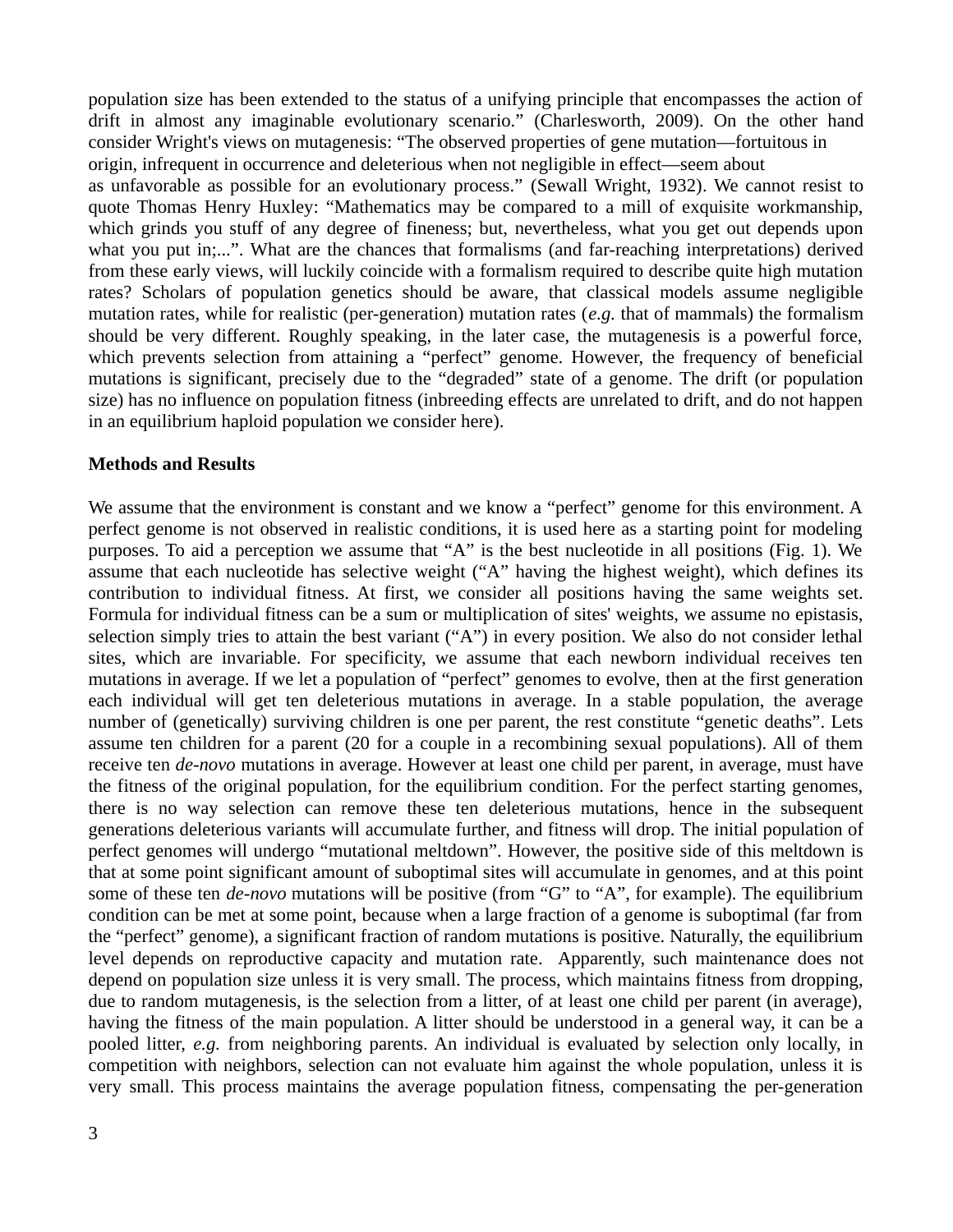average fitness drops. Naturally, waves of selective sweeps can overlap with this process, but they are rare in comparison with per-generation fitness maintenance.

There are some estimates on the number of deleterious mutations per generation in human genome: for example an estimate of 2.2 deleterious mutations (Keightley, 2012). However, to make this number meaningful, one must also provide an estimate for the number of positive mutations. Again, we can see the legacy of foundations of population genetics: positive mutations rate is "negligible". However the number of positive mutations cannot be irrelevant for this estimate, and as we try to show here it is not negligible: what if we have 2.2 negative and 3.3 positive mutations, in average? Such situation seems "unthinkable" in the current paradigm, however we can easily construct such a genome, which has many suboptimal sites, where random mutations are mostly positive. Conventional wisdom dictates that positive mutations are (unspecifically) "rare". For example: "mutations having negative or negligible effects on fitness are more common and thus easily studied, while those having positive effects on fitness are far rarer and thus studied only with difficulty." (Orr, 2010). In our model, the numbers of (*de-novo*) positive and negative mutations are comparable, however their specific values are not important for the points we discuss here.

Models of drift (Charlesworth, 2009), which claim that small population size is detrimental and leads to "mutational meltdown" (which is different from our static "meltdown") do not consider realistic mutation rates, usually they consider the drift without mutagenesis at all, hence the applicability domain is unrealistic. If we let an initially variable population to drift without mutagenesis, it will eventually become monoclonal, how real is that? Why do we want to model this unrealistic effect, instead of making more realistic model with persisting variability? Naturally, in such models, without mutagenesis, the population size is important: for example it determines how fast the initial variability is lost, it influences the probability of fixation of bad or good variants. Without mutagenesis the fixation is a final event for any variant. Such formalism shows that a bad variant is more likely to be fixated in smaller populations. This behavior simply reflects the starting assumptions that the mutagenesis can be "neglected" or considered somehow "separately" from drift effects. While mathematically correct for their assumptions, these models do not address the questions: How numerous *de-novo* functional hitchhikers, appearing at every generation, might influence the fixation process? What is the rate of "un-fixation" (by *de-novo* mutations) of the site in question? An attempt to answer these questions would inevitably result in a model analogous to the presented here. A fixation is not a single final event in the life of a site. Non-lethal variants are going through continuous rounds of fixations and "un-fixations" in realistic conditions. When the population size is sufficiently large, and hence the frequency of "un-fixations" is high, a (non-lethal) variant is never fixated, but is characterized by its average frequency in a population. In a small population this average frequency can be revealed with sufficiently long time average ("ergodic" property). In this model, potential variability and fitness does not depend on population size. Inbreeding effects, which might play some role for small populations, are quite different phenomena, they are not considered here.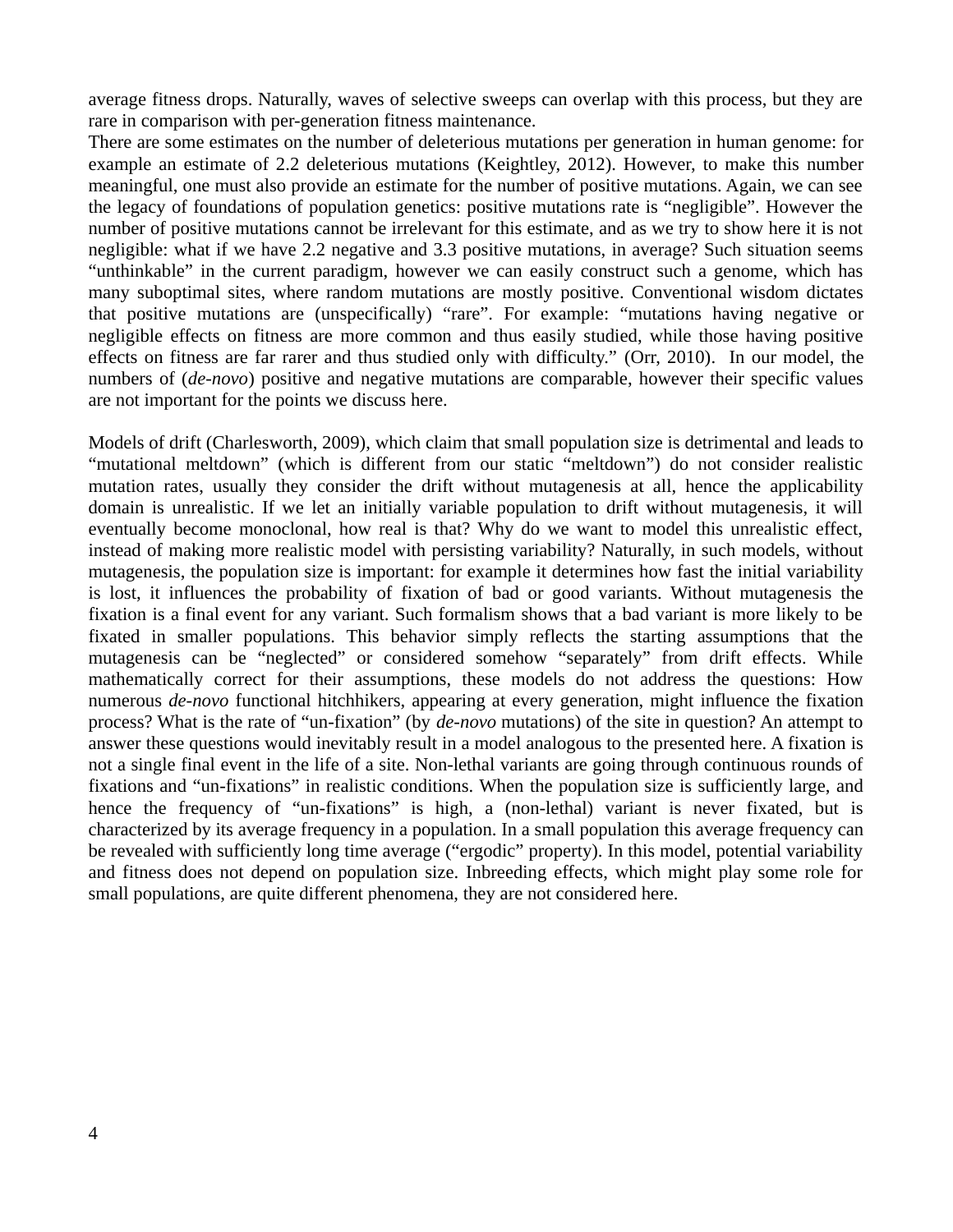

**Fig. 1.** Population of perfect genomes "melts down" to an equilibrium population.

Fig. 1 illustrates the equilibrium population (blue). What is the possible number of distinct genomes in this population? As an approximation, let's first consider strictly constant fitness and hence constant nucleotide frequencies in each genome. In this case the fitness is invariant with respect to any sequence permutations. Assuming *L* is a constant length of genome in the population, the total number of permutations in a genome is *L!*, to determine the number of distinct possible genomes, in this population, we have to divide this number by the number of redundant permutations (between two "A"s, etc.). Hence the total number of possible genomes is described by multinomial formula:

$$
\frac{L!}{A!C!G!T!}
$$
 (1)

where A, C, G and T are the numbers of corresponding nucleotides in a genome at average fitness.

This number (1) is apparently very large and is not convenient for handling, *e.g.* its connection with expected variants' frequencies in a population is obscure. This number can be compared to the number of available micro-states in statistical mechanics. Lets follow the recipe from statistical mechanics and calculate a logarithm of this number normalized by a genome length. That will give some per-site measure of potential population variability. Put more precisely, it quantifies the variability, which is available for a population to explore, while the actual observable variability can be smaller, as it is represented by a limited population.

Applying Stirling's approximation for factorials:

$$
\frac{1}{L}\log_2 \frac{L!}{A!C!G!T!} \approx \frac{1}{2L} \Big( \log_2(2\pi L) - \sum_{n \in A, C, G, T} \log_2(2\pi n) \Big) - \sum_{n \in A, C, G, T} f_n \log_2(f_n), \text{where: } f_n = \frac{n}{L}
$$
\n
$$
= - \sum_{n \in A, C, G, T} f_n \log_2(f_n) + O\left(\frac{\log_2 L}{L}\right)
$$
\n
$$
(2)
$$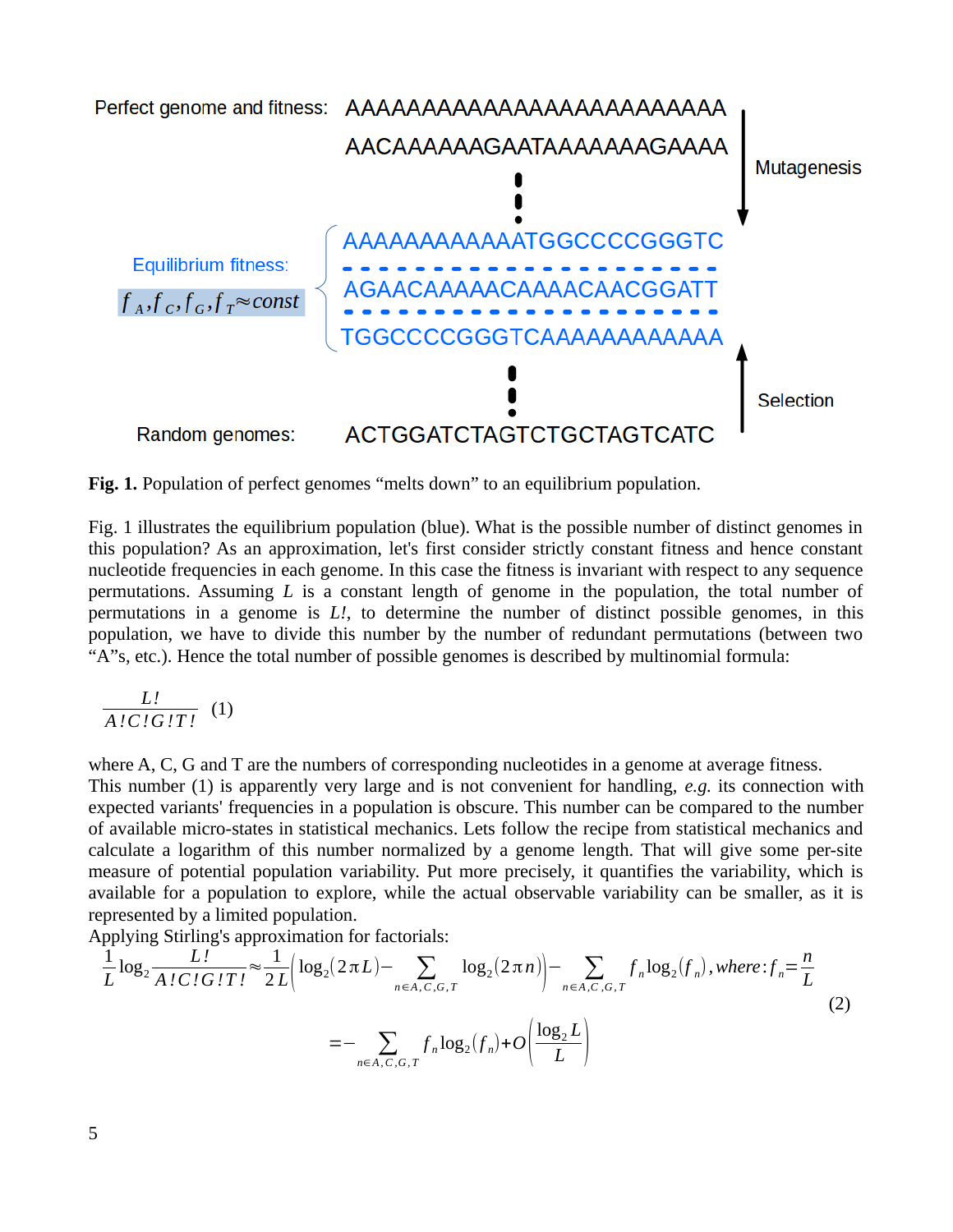$$
H(f) = -\sum_{n \in A, C, G, T} f_n \log_2(f_n)
$$
 (3)  
GI(f)=2-H(f) (4)

Hence, the variability per site, is conveniently described by the entropy formula (3) applied to the expected variants' frequencies. In a GC-balanced genome, we can also define genetic information (*GI*) as the value reciprocal to entropy (4), so highly conserved (invariable) site has the maximum of 2 bits of information, while a non-conserved site has 0 bits. In permutations approximation, all sites are described by the same expected frequencies, in this formula. However, in reality, sites can have different "degree of conservation": their sets of expected frequencies can be different. Typical set, one of the fundamental concepts of Shannon's Information Theory (IT), allows to generalize our simplified permutations approach, with flat conservation, to an arbitrary conservation profile. Then, each site in a genome, can have different expected frequencies and variability, depending on its conservation. Typical set represents the set of possible genomes for corresponding conservation profile.

The permutations approximation of a typical set has mostly educational value: technically we could jump straight to the typical set description of this model. However, without prior knowledge of mathematics of IT, it might be difficult to grasp immediately what is a "typical set" and why it is introduced here, as if the appeal to IT formalism is artificial and "obfuscates" the model. The appearance of IT mathematical tools is a mathematical "coincidence" here; similarly, the Law of Large Numbers appears "independently" in different unrelated models. Genetic information can not be easily compared to ordinary information, *e.g.* that of a memory stick, though one can compare *GIs* of different species or genes, for example. The permutations set, which is more comprehensible, serves as an intermediate step, an approximation to the typical set. Correspondingly, a permutation represents two compensatory mutations (one positive and one negative), while wandering (drifting) in a typical set is performed through arbitrary combinations of compensatory mutations, *e.g.* one "strong" mutation can be compensated by few "weak" mutations. When one is not sure about the meaning and properties of a "typical set", one could use "permutations set" as an approximation.

### **Discussion and conclusion**

Formalism shown in Fig. 1 can be applied not only to the whole genome, but for individual gene sequences (which take a corresponding share of genetic deaths for maintenance), or instead of nucleotides one can consider variants of larger genetic units (*e.g.* genes or codons). As can bee seen (Fig. 1), the principal core of the model is parameter free: if the mutation rate is high enough, so that the equilibrium "departs" from the "perfect" genome, the combinatorial effects and other properties we discuss here hold, regardless of the specific position of the equilibrium. For example, adding epistasis, (di)ploidy, recessiveness/dominance, genetic code into considerations will add some interesting effects, for example, masking deleterious recessive variability can be advantageous for fitness. However the general "combinatorial" properties and "compensatory mutations" description will remain, although in more complex form. Therefore, we assume that these properties are inevitable in this applicability domain (high functional mutation rates). Any other population genetic model in this domain must have such properties. There are qualitative differences between high and low mutation rates models: when the mutation rate is not sufficient for the "melting" of a "perfect" genome (Fig. 1), our description is non-applicable. On the other hand, many classical models with insufficient mutation rates are merely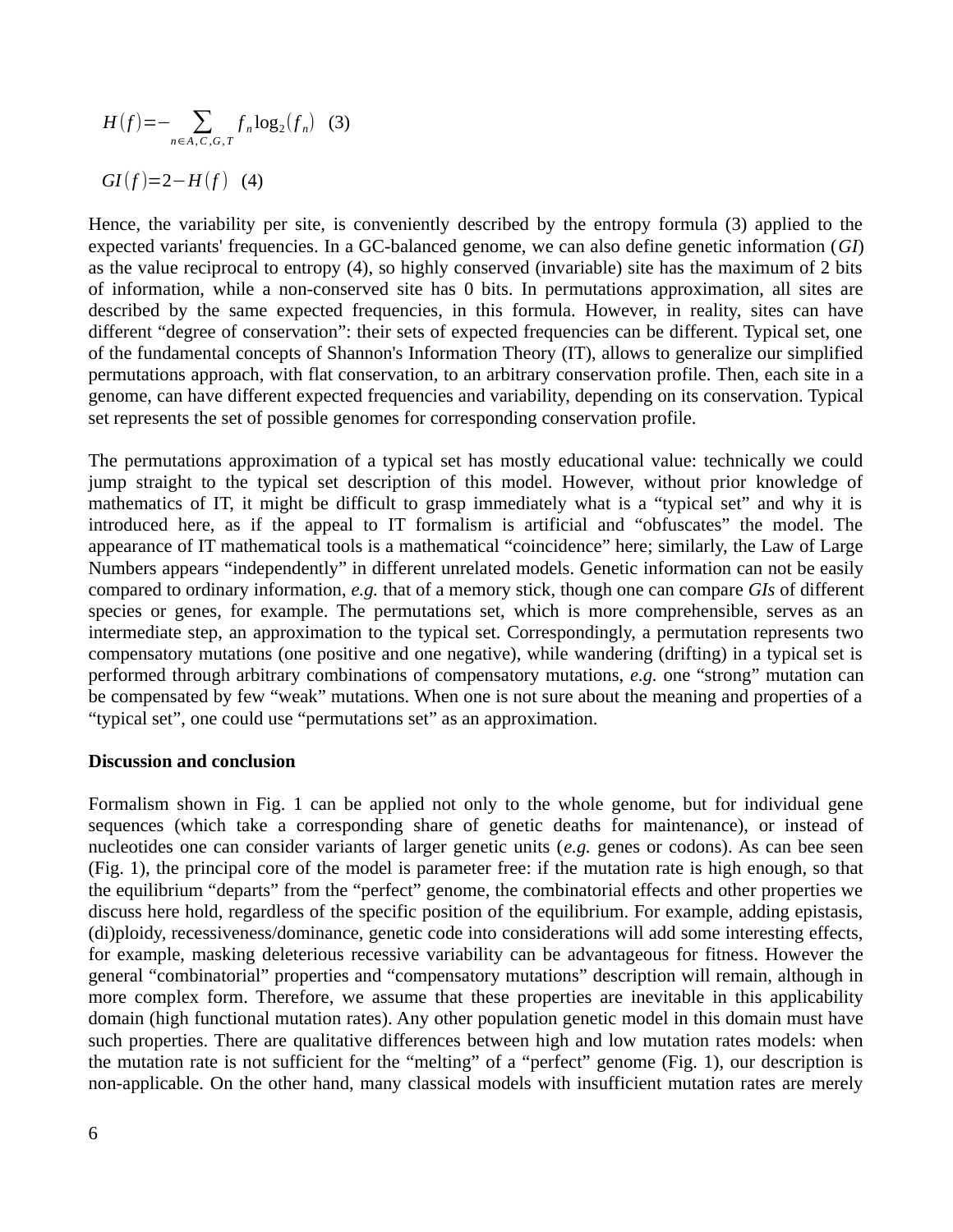"scratching the surface", as if genomes are fluctuating near the "perfect" genome (Fig. 1), without going "deep" into variability. These two types of models are, thus, incompatible. Some classical concepts are not directly transferable into high mutation rate domain. For example, the concept of "selection coefficient" (which quantifies the reproductive success of a variant) is not applicable in equilibrium population. Good and bad variants in a large population maintain their constant average frequencies (hence, "paradoxically", their *de facto* selection coefficients are zero), while in a small population frequencies are drifting around these average values. Since the drifting variants are not neutral, and their average frequencies are deviating from 0.25 (expected for neutral variants in a GCbalanced genome) we can call such a drift "Darwinian": Darwinian selection is offsetting the drift (its average frequencies) of all variants. In the case of environment changes, these average frequencies might change, however in that case the "selection coefficients" are changing in time (towards zero), during the return to the equilibrium. In our case a variant is defined by its "weight", which defines how it contributes to individual fitness, it is constant in time (in constant environment).

Naturally, any model has its purpose and value in explaining and predicting empirical phenomena. Therefore we briefly mention some of phenomena, which seem to be easier explainable in this framework. We consider explanations for molecular clock, Drake's rule, advantage of genetic recombination and the capacity to maintain functional sequences with nearly neutral substitutions rates. We remind, that a typical set determines population (potential) variability and fitness, population size only defines the "volume" occupied by population in this typical set. Hence we can explore how various operations (*e.g.* change of a genome size, mutation rate, recombination) affects the typical set, and can make inferences about fitness of a population of any size, which "lives" in this set.

Usually, molecular clock is explained (away) with the neutral theory. The provided model suggests that molecular clock is an accumulation of compensatory functional mutations (collective neutrality rather than individual neutrality). Obviously, our approach is more suitable to explain why the clocks are ticking with different rates in strongly and weakly conserved genes, without creating any awkward concepts of differential "neutrality density", for example. It also indicates why molecular clock does not depend on population size, despite operating with functional variants.

Drake's rule is a simple consequence of maintaining constant functionality, sites' conservation and variability during the changes of functional genome size. The equilibrium region in Fig. 1 (blue) should not change, during the change of genome size, to preserve genes' functionality at the same level. As we discussed, the limiting step of selection is to maintain at least one successor per parent at the average fitness. Assuming that the reproductive capacity is more or less conserved for similar species (and taking into considerations that the rule holds on the log-log scale), when a functional genome length is increasing, mutation rate must decrease to keep the number of mutations per genome per generation constant, otherwise the variability will increase and sequence functionality will degrade (Shadrin and Parkhomchuk, 2014).

Fig. 1 shows an example of a typical set (blue), in a "sorted" order. All sequences there have the same fitness and can coexist in an asexual population. In a sense, genetic deaths are "wasted" to maintain coexisting upper and lower genomes. It is apparent that, if we add recombination operation in this set, genetic deaths can be exploited more efficiently, because, for example, recombination of the upper and lower genomes might produce a perfect genome (and a very bad genome, discarded by selection), increasing the frequency of "A"s. In average, the effect of random recombinations is smaller than this extreme example, however it decreases the size of the typical set and increases the fitness: the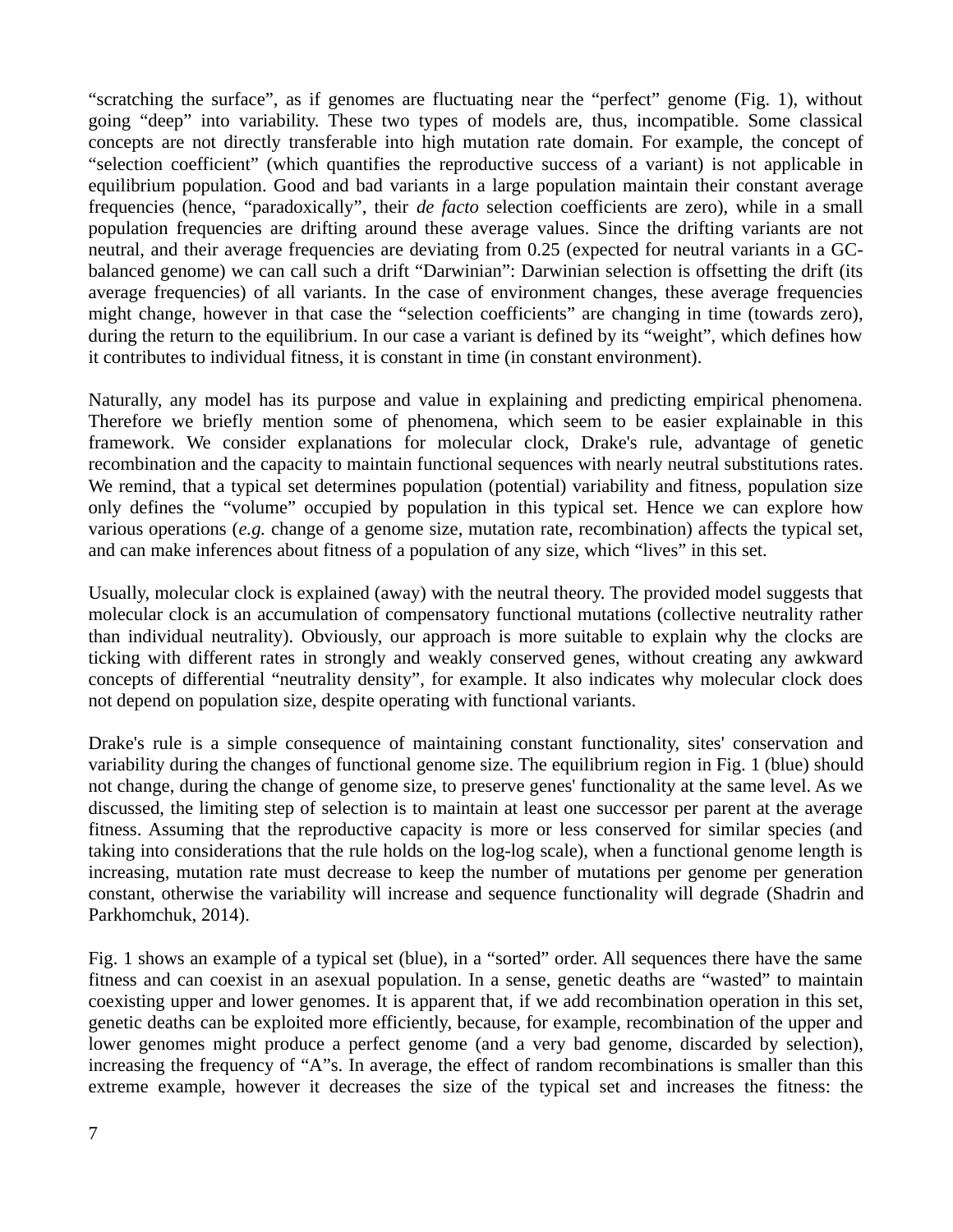frequencies of "A"s. It is easy to develop more formal approaches (to be published elsewhere) or to perform numerical experiments elucidating this phenomenon (Parkhomchuk *et al.*, 2016). Interestingly, at the typical set level, recombination decreases variability (the set is smaller), while on the individual (or limited population) level, one can perceive an increase of variability (*i.e.* a genetic distance from parents to children, as compared to parthenogenesis). When two equally fit parents, with different genomes, recombine, the fitness of progeny is distributed equally above and below parents fitness. Then selection can pick the progeny with the increased fitness and discard the opposite. This explanation looks trivial, and calls for the question of why it was not suggested before, while dozens of other hypotheses were put forward, for this important evolutionary problem. However, as we discussed in the Introduction, this trivial explanation requires the acceptance of the general features of our model: 1) The mutation rate is not "negligible", in fact, its "force" is equal to the opposing selection "force" (Fig. 1). Thus, exploring selection (drift, recombination and so on) effects without explicitly including the balance with mutagenesis is critically incomplete; 2) A large fraction of a genome is suboptimal, far from a "perfect" genome, inevitably contaminated with deleterious variants. Genes are not near their "optimal performance", in general. The frequency of positive mutations is high. There is some experimental evidence for this view (Hall and Joseph, 2010).

From the above considerations, it is apparent that for the more variable (larger) typical set the effect of recombination is more pronounced (Fig. 1). For monoclonal population (typical set of size one) the recombination is useless, while for the maximum variability, recombination advantage is also maximized. Near the maximum of variability, sequences have near neutral substitution rate and can be only weakly functional with genetic information (*GI*) approaching zero, in asexual populations. However, the presence of recombination boosts the capacity to maintain relatively high *GI* for such sequences. Individual variants have weak effects in this case, and arrive in a genome in "batches" (not one-by-one), so selection is acting on them not individually (aka purifying selection) but on their combinations, continuously created by recombination. That resembles Muller's ratchet idea (Felsenstein, 1974), however we complement it with proper inclusion of positive (*de-novo*) variants. Without this inclusion, one would have to postulate a very specific form of epistasis for negative mutations, to get this explanation of recombination advantage to work. As individual negative mutations with weak effects are not rejected immediately, the substitution rate appears to be nearly neutral, while *GI* can be relatively high (~1 bit). For weakly conserved sequences the frequency of beneficial mutations is about 50%, that could be the substitution rate if all deleterious mutations were rejected immediately. However, since a significant fraction of them is allowed to stay in a population for a prolonged period, the rate can appear to be nearly neutral. This prediction addresses the "junk  $DNA"$  paradox. Weakly conserved sequences (constituting  $\sim$ 90% of human genome) might be not an evolutionary "waste" or "junk". To the contrary, they seem to be a more efficient way of storing genetic information, given high per-genome mutation rates. More elaborate demonstration of this effect deserves separate investigation, however an interested reader can easily investigate it with simple numerical experiments or more formal approaches.

## **References**

Charlesworth,B. (2009) Fundamental concepts in genetics: Effective population size and patterns of molecular evolution and variation. *Nat. Rev. Genet.*, **10**, 195–205.

Eigen,M. (1971) Selforganization of matter and the evolution of biological macromolecules. *Naturwissenschaften*, **58**, 465–523.

Felsenstein,J. (1974) The evolutionary advantage of recombination. *Genetics*, **78**, 737–756.